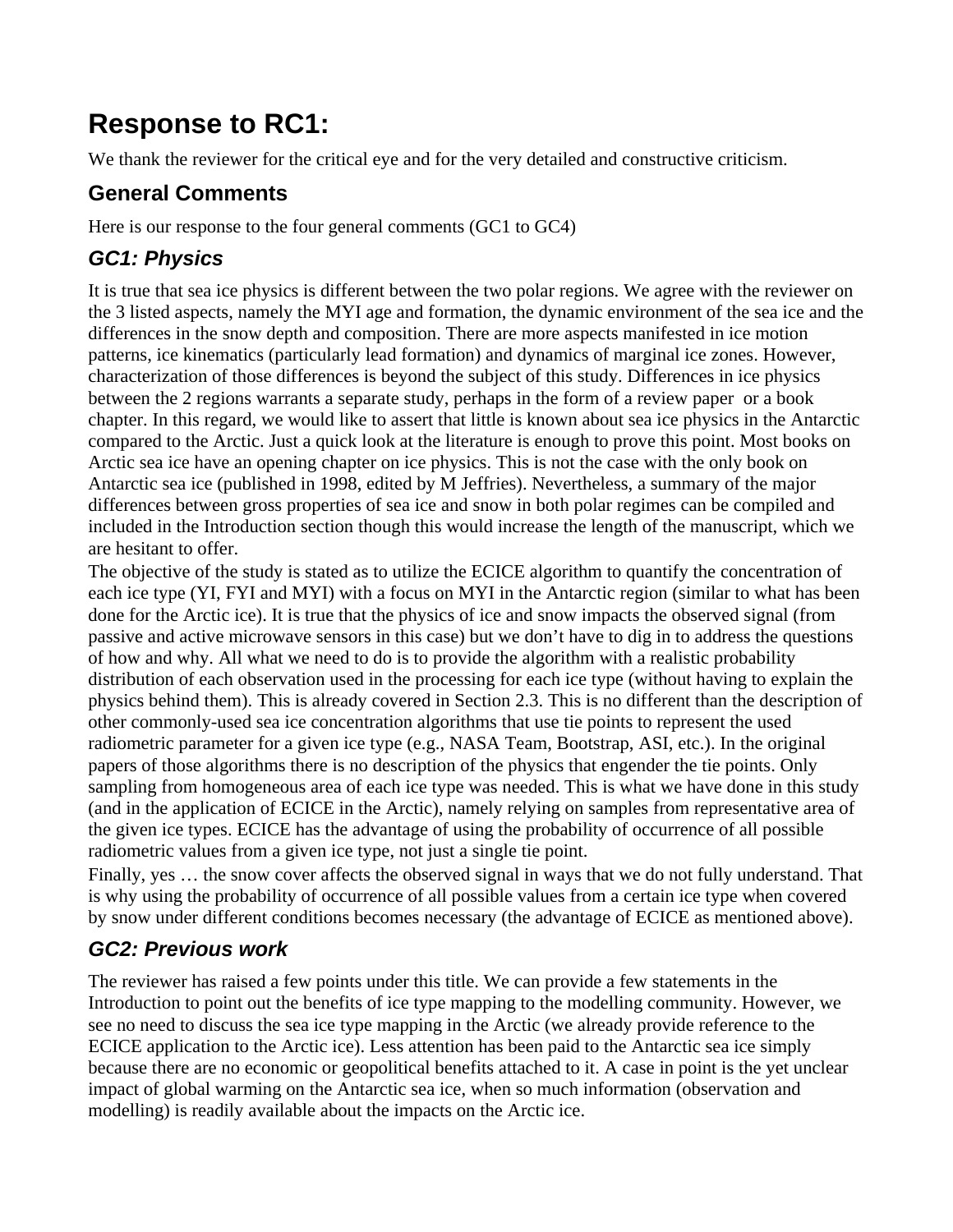As for the current knowledge about Antarctic sea ice type distribution, we will provide more information in the Introduction but not about the typical emissivity, brightness temperature and radar backscattering as suggested because we see this as distraction from the objective of the manuscript. One final point in response to the comments under the GC2 section: ECICE was not modified to apply it to the Antarctic ice. Only the suitable input data had to be used.

# *GC3: Description of the methodology*

We will complete the description. There is no difference in the application of the method between Arctic and Antarctic. The difference is in the input data. We shall further clarify how the sampling to compile the probability density functions of the radiometric and backscatter parameters from areas representing ice type was achieved.

## *GC4: Description and interpretation of the results:*

The reviewer raised the point of background information about the difference in physical properties between Arctic and Antarctic sea ice. We addressed this point in GC1. The reviewer also suggested that it was mandatory to include an expert on Antarctic ice and snow to appropriately interpret the results.

We would like to offer the following arguments. The algorithm is about identifying and quantifying the 3 ice types in each resolution cell of the data based on the input probability density function of the used radiometric values for each ice type. If the input is wrong the output is wrong. Therefore, what is needed from an expert is help to identify authentic samples of a given ice type to construct the distributions. We will check this point, though not raised by the reviewer.

The actual suggestion of the reviewer is to use the knowledge of the expert to support the conclusions from the results. The reviewer presents 3 good themes as examples: the spurious MYI in the Weddell Sea and Ross Sea, the likelihood of leaking YI signature into FYI, and the handling of the iceberg signature, which confuses the identification of MYI. We will think about including an expert coauthor to help addressing these issues if we cannot address it fully.

As for the situations where the sum of the 3 ice types do not sum up to 100%: Note that the (uncorrected) concentrations of the three ice types *plus* the open water fraction add up to 100% (which is guaranteed by the equality constraint in ECICE (see L111-113) whereas the sum of the three ice type concentration adds up to the total ice concentration which can be 0% to 100%. See also the specific comment on that, item (11.), below.

Finally, yes, in this study we aimed at qualitative evaluation of the results because we thought that this would be appropriate for a first study to apply a new technique to the Antarctic sea ice. The purpose is to "prove the concept" rather than provide a comprehensive data set on ice type distribution for use in models. We will work to complete the description of the data used for the evaluation and try to incorporate some quantitative evaluation in certain areas where more information is readily available in the literature, e.g., MYI in the Weddell and Ross Seas.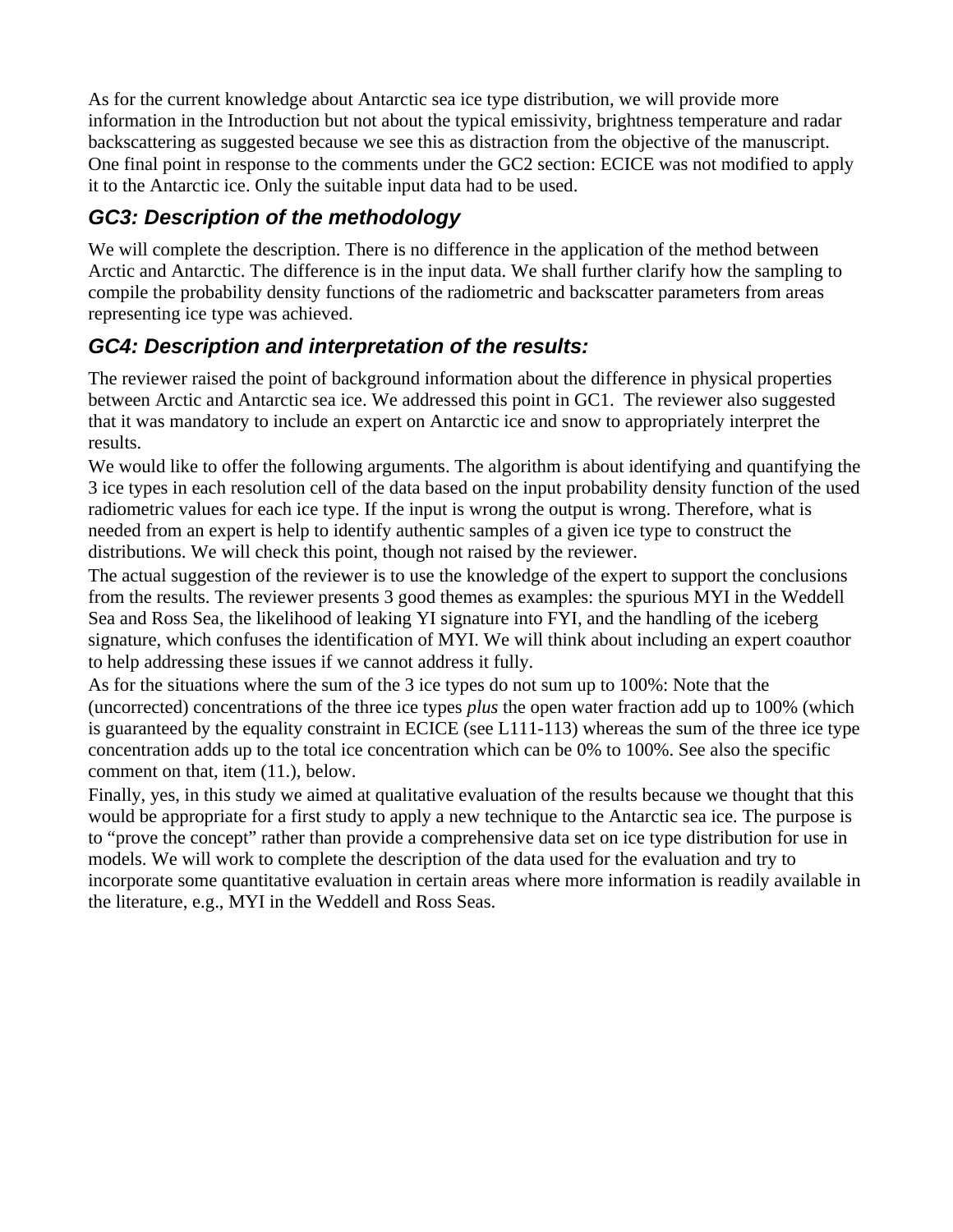# **Specific comments**

Note that we quote the reviewer's specific comments and suggestions in red and have numbered them.

**(1.)** Line 33-34 "... but it is ... satellite data" is perhaps an a bit too general statement which i) could be specified better by telling the approaches used of doing so (aka: using instantaneous microwave observations) [note: using multi-annual time series of satellite data would work as well], perhaps by including the work of Comiso et al. (2011?) who figured out the differences in the signature of Arctic SYI vs. MYI, and which ii) could be amended by the fact that sea-ice age data retrieved for the Arctic (but not the Antarctic) are based on ice motion data which are in fact derived using satellite data. Hence it IS possible but nobody looked into it yet.

### We will say "...using satellite data directly" and consider extending this a bit along the lines of the above comment.

**(2.)**L43-50: This paragraph is meant to provide the fundament for why ECICE needs some form of adaptation when applied to Antarctic sea ice. In that respect and given that this paper is the first attempting to derive partial ice-type concentrations for Antarctic sea ice, it would make a lot of sense to provide an adequate review of the difference in the sea ice AND snow properties year-round between the Antarctic and the Arctic that is back-up very well by a convincing set of references. This paragraph does not fulfil that role and should be re-written. --> GC1 / GC2

### See our answers to GC1 and GC1

**(3.)** L47-49: "The ice cover ... The turbulent ..." --> I encourage you to provide 1-2 references each that underline these statements particularly the notion that Antarctic sea ice is rougher - but also the evidence that the sea-ice structure is often different in the Antarctic compared to the Arctic.

#### We will elaborate a bit on that and include references.

**(4.)** L53/54: "Beside MYI ..." --> It would be very important to underline that in fact a substantial amount of the MYI along the East Antarctic coast is actually fast ice. This is often true (older than 2 years old) multi-year ice and is of even larger importance for the ecosystem and has effects on buttressing the ice shelves.

#### We will be more specific here.

**(5.)** L55-56: "pancake ice can form" --> Isn't this underestimating the fact that a lot of the Antarctic seasonal sea ice is actually formed via the so-called pancake ice cycle first published (in the 1990ties or late 1980ties?) by Lange et al. ?

We agree with the reviewer. Sea ice is formed in the Antarctic under turbulent atmospheric and weather conditions. Hence, pancake is common. Once again, it is possible to include pancake ice as a separate entity in ECICE using samples from authentic data. Bit this goes beyond the purpose of the manuscript. We admit, however, that pancake ice can be confused with MYI if radar data is used alone. But the combination with passive microwave can help. We have not done work to confirm this matter. We will emphasize the importance of pancake ice and refer to the Lange et al (1989) paper.

**(6.)** L60/61: Please check whether it is really the sea ice type that is required or whether these models wouldn't primarily be happy with using improved data of the sea-ice thickness (distribution), the degree of deformation and the snow load. Also, when it comes to validate a climate model I suspect that there are very few that already provide "sea-ice type" as a variable. They might provide ice age though.

#### We will check that.

**(7.)** L64++: "Recently, ..." --> While it is ok to already mention ECICE here, I ask you to provide a bit more background about algorithms that have been developed in the Arctic to separate FYI from MYI and to provide MYI concentration - first and foremost the NASA Team algorithm.

In addition to that, in order to put the value of your work into a wider context, I also ask the authors to provide more background about other attempts to discriminate between Arctic ice types. It is important that the reader understands that there is almost a full zoo of methods focusing on discriminating between different ice types in the Arctic - in addition to the NASA Team algorithm. To mention in addition to your and Ye's work is the work at met.no, at IFREMER, at BYU (David Long and his group) (and possibly others) that use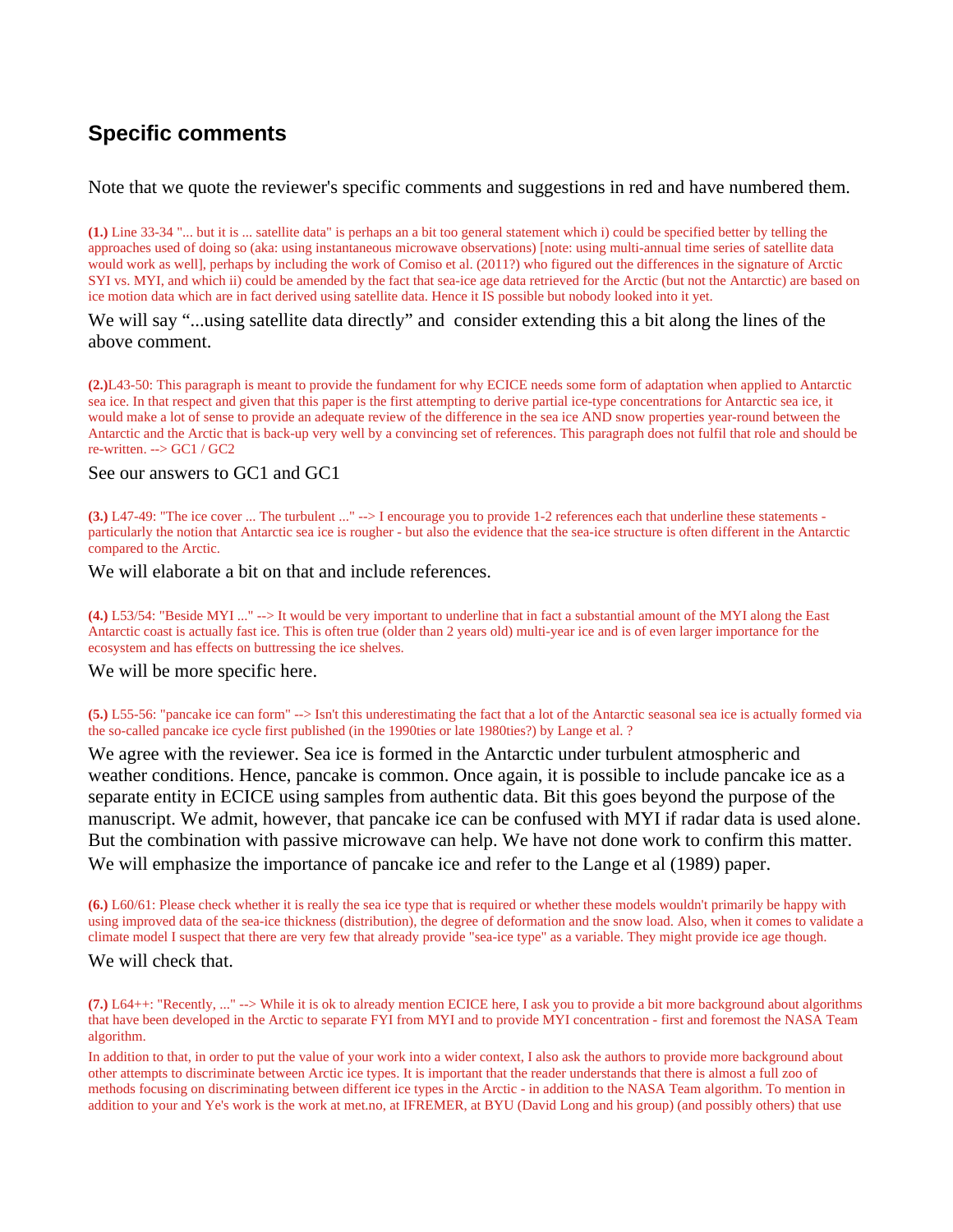coarse resolution satellite observations followed by the uncountable attempts to discriminate ice types using SAR. In contrast, activities in the Antarctic are very sparse.

You might argue that you are looking for ice type CONCENTRATION and not a simple discrimination. That is true, but even here your work is more upfront than any other work and this needs to be (implicitly) stressed.

You might also argue that ice type CONCENTRATION is the more important parameter, but if I understood your introduction so far correctly, then we are in need of ANY information about the ice-type distribution of Antarctic sea ice (other than land-fast sea ice), no matter whether this is a binary classification result or whether it is (already) an ice type concentration.

Because of this I ask you to one more time dig into the literature and try to find out what others did in this sector. If we omit polynyas / fast ice - for which a lot of studies exist - then there is not too many, perhaps add: Lythe et al., Classification of sea ice types in the Ross Sea, Antarctica from SAR and AVHRR imagery, International J. Remote Sensing, 20(15), 3073-3085, 1999, http://dx.doi.org/10.1080/014311699211624

and Ozsoy-Cicek et al., Intercomparisons of Antarctic sea ice types from visual ship, RADARSAT-1 SAR, Envisat ASAR, QuikSCAT, and AMSR-E satellite observations in the Bellingshausen Sea , Deep Sea Res. II, 58(9-10), 1092-1111, 2011, https://doi.org/10.1016/j.dsr2.2010.10.031 --> GC2

#### We will include a brief discussion on other attempts of ice type discrimination

**(8.)** L84/85: "It takes input ... any given ice types" --> So, I can input 6.9 GHz AMSR2 TB H-pol and 5 GHz ASCAT observations and can obtain the partial concentration of pancake ice? Or I can input 91.6 GHz SSMIS TB at H- and V-Pol and get the partial concentration of MYI ice and FYI ice? If this is not the case then I suggest to re-write this sentence according to the actual capabilities of ECICE which seems to be oversold a bit here.

This is only the necessary condition (number of input channels greater or equal number of surface types). The sufficient condition is, of course, that the distributions of the surface types in the input channels are independent/different.

**(9.)** L87/88: "to account for anomalies ... One anomaly causes ..." --> I suggest to re-phrase these statements. It is not clear what you mean by "observations". To me observations are the data you obtain from the satellites, i.e. brightness temperatures or backscatter coefficients. Hence, I ask myself what anomalies are in this regard? You possibly refer to those cases where ECICE fails to interprete the input satellite data into the correct total and/or partial ice concentrations, creating anomalous high or low concentrations and/or an anomalous misclassification of MYI as FYI and vice versa. Therefore it might be more correct to state that one set of satellite observations can be the result of several different combinations of physical parameters, causing ambiguous retrieval of total and/or partial concentrations when input into ECICE.

We rather meant "observations" in the sense of "anomalous ECICE results". As this is unclear, we will rephrase it.

**(10.)** L100-102: Please provide 2-4 references for publications that could underline your statement for sea-ice concentration and sea-ice type concentration - for both passive and active microwave observations.

We will refer to the overview paper by Ivanova et al. (2014): With the exception of ECICE, all 11 algorithms presented there use tie points, including all ``standard'' ones like NASA Team or Bootstrap algorithms

**(11.)** L111-113: What happens, during the retrieval, if fractions do not add up to 1 and/or for fractions below 0 or above 1? Are these set to 1 (or 0) before the median of all realizations is computed?

This is avoided by introducing the inequality constraint in the constrained optimisation approach of ECICE, as mentioned in L111-113.

**(12.)** L116: How is the spread around the median computed? How many valid values are required for a median and its spread to be computed (assuming that not all 1000 realizations provide a valid result)?

This is explained in the original paper of ECICE (Shokr et al. 2008) and in the book "Sea ice: physics and remote sensing" (Shokr and Sinha, 2015, chapter 10). We think we do not have to repeat the information in order to not to distract the reader. However, we can introduce a few lines to explain.

**(13.)**Lines 119-124: I am missing the physics and references in this paragraph. What are the physical properties of the ice types that cause the different radiometric and backscattering properties that allow us to discriminate between the three ice types? Which of these are influenced by which snow physical properties that make MYI to look like FYI? How about the ambiguities between YI and FYI?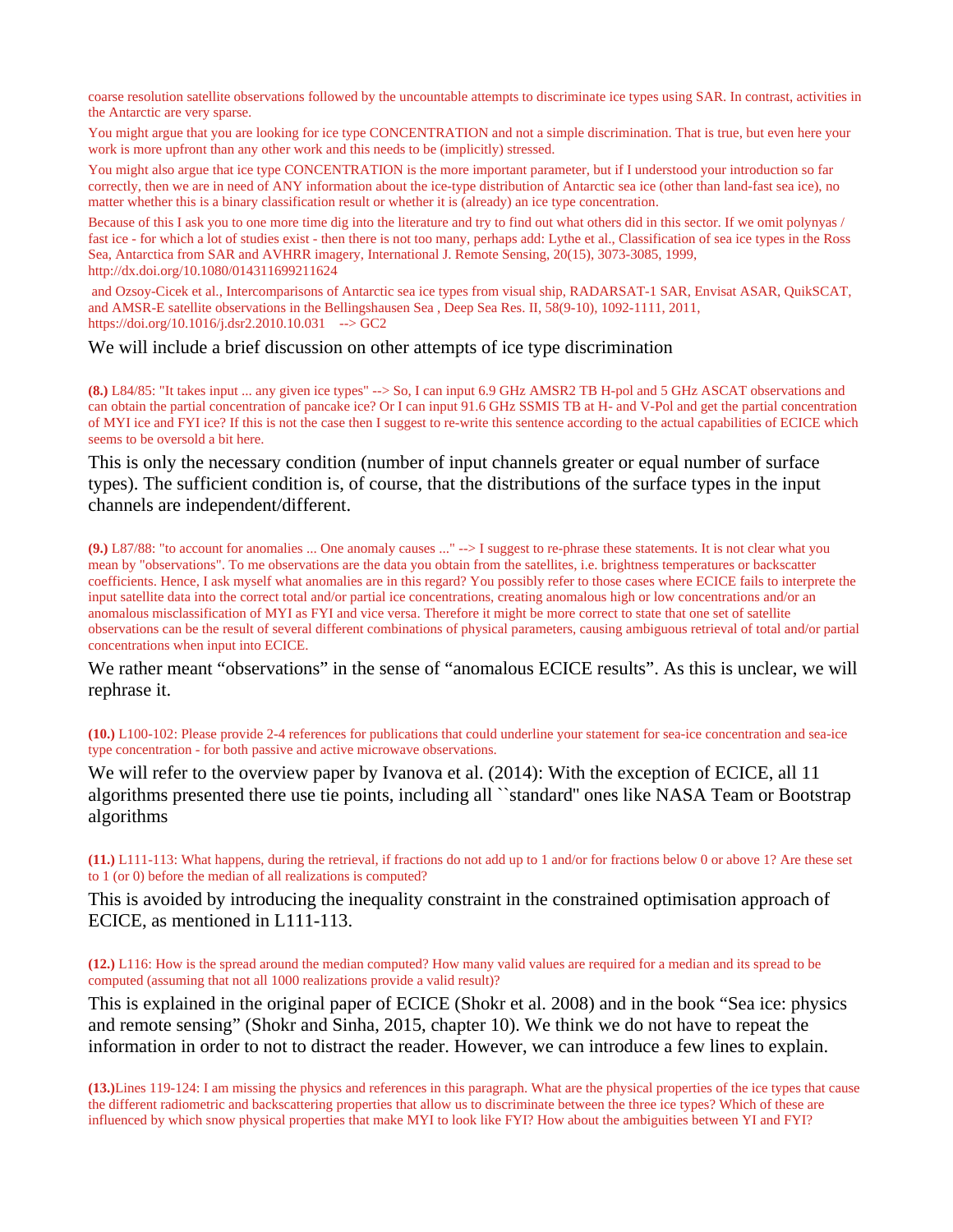You use snow metamorphism only in the context of "return of cold temperatures" albeit snow metamorphism encloses a wide variety of changes of the snows' crystal structure and composition under the action of temperature, humidity and wind. This should be re-phrased. In addition "warm spells" only cause "snow wetness" to develop if the temperatures are high enough; still, even with considerable below freezing (-5 degC) temperatures snow metamorphism (rounding of grains, etc.) is present. --> GC1

These five lines are only the very brief introduction to the correction schemes described in detail in the next two subsections. Stating here that melt-refreeze causes snow metamorphism does of course not imply that snow metamorphism can only be caused by melt-refreeze...

**(14.)** L126-134: This paragraph describes the temperature correction as developed for Arctic conditions. You appear to adopt it 1-to-1 to Antarctic conditions as is indicated by the last sentence in this paragraph. Without an adequate introduction and review of the physical, radiometric and backscattering properties of Antarctic sea ice and its snow cover compared to the Arctic, this raises my concerns. On the one hand differ Antarctic MYI and partly also FYI physical and microwave properties from Arctic ones. On the other hand differ Antarctic snow properties often fundamentally from those in the Arctic - not to speak of the frequency with which the weather influences the microwave signature of Antarctic sea ice compared to the Arctic. I am wondering whether a close collaboration with specialists in this field would not substantially improve both, set up of the algorithm and interpretation of the results.

Using the same setting as for the Arctic is a preliminary approach. As stated in our response to GC4 (see above) this study is a "proof of concept". As to the underlying physics, see also the response to GC1.

**(15.)** L150-152: "this correction scheme ... to MYI" --> I suggest to separate this correction from the drift correction because it has nothing in common with it. I further suggest that you make clear which form of snow metamorphism you are refering to here. In L154 you introduce "HR" as being related to the "onset of snow melt" which, at first glimpse, would suggest an increase in snow wetness and hence elevated brightness temperatures, making MYI to look like FYI rather than the other way round as is stated here. You are possibly refering to melt-refreeze cycles or the like and need to specify this here to avoid confusion.

The additional correction referred to here needs the "MYI domain" of the so-called "drift correction" and is done in the same step, therefore we do not consider it a separate correction. Note that the "drift correction" (in spite of the name) also corrects for the effect of snow/ice metamorphism as it eliminates ice that "looks" to the microwave instruments like MYI but is not. In other words, it uses the ice drift data to make sure that MYI does not appear very far from its expected domain of expansion. We will try to be more specific

**(16.)** L150: To me "Ex-MYI" implies that this sea ice once was MYI and now is a different ice type. How about you name it "artificial MYI"?

We will look for a more appropriate term like "erroneous" or "spurious" MYI.

**(17.)** L166-169: I suggest to add the actual resolutions and sampling interval of the AMSR2 channels used.

Please provide information about the native spatial resolution of the ASCAT data and how you gridded these into the NSIDC grid of 12.5 km grid resolution. It appears to me that the statistics is different for these data than for the AMSR2 data because of the different viewing geometry and swath width.

What would also be important to know is whether the sigma\_nought values were corrected towards a certain common incidence angle (e.g. 40 degrees)? If this is not the case, please provide a comment why you deemed that as not being necessary.

Yes, we agree this information is missing and will insert the details here.

**(18.)** L170-180: Your description about the choice of sample areas and time periods is not specific enough to my opinion. I have the following questions:

18.1) Apparently you used ASI SIC maps to define your sample areas. What is the requirement regarding the SIC to have a grid cell contributing to the sample?

18.2) How did you define "beginning of the cold season"?

18.3) For which time period (just 1 day?) did you select grid cells from the Weddell Sea defining the MYI distribution?

18.4) For which time period(s) and region(s) did you select grid cells defining the FYI distribution?

18.5) From which time period(s) and region(s) did you define the YI distributions based on the PSSM data set?

18.6) How did you take into account the YI that develops during the ubiquitous pancake ice cycle in the MIZ that might cover several hundreds of kilometers? Isn't this, not the one growing in the polynyas, the far more relevant YI type in the Antarctic?

18.7) Where exactly, with respect to the ice edge, are your open water sample areas located?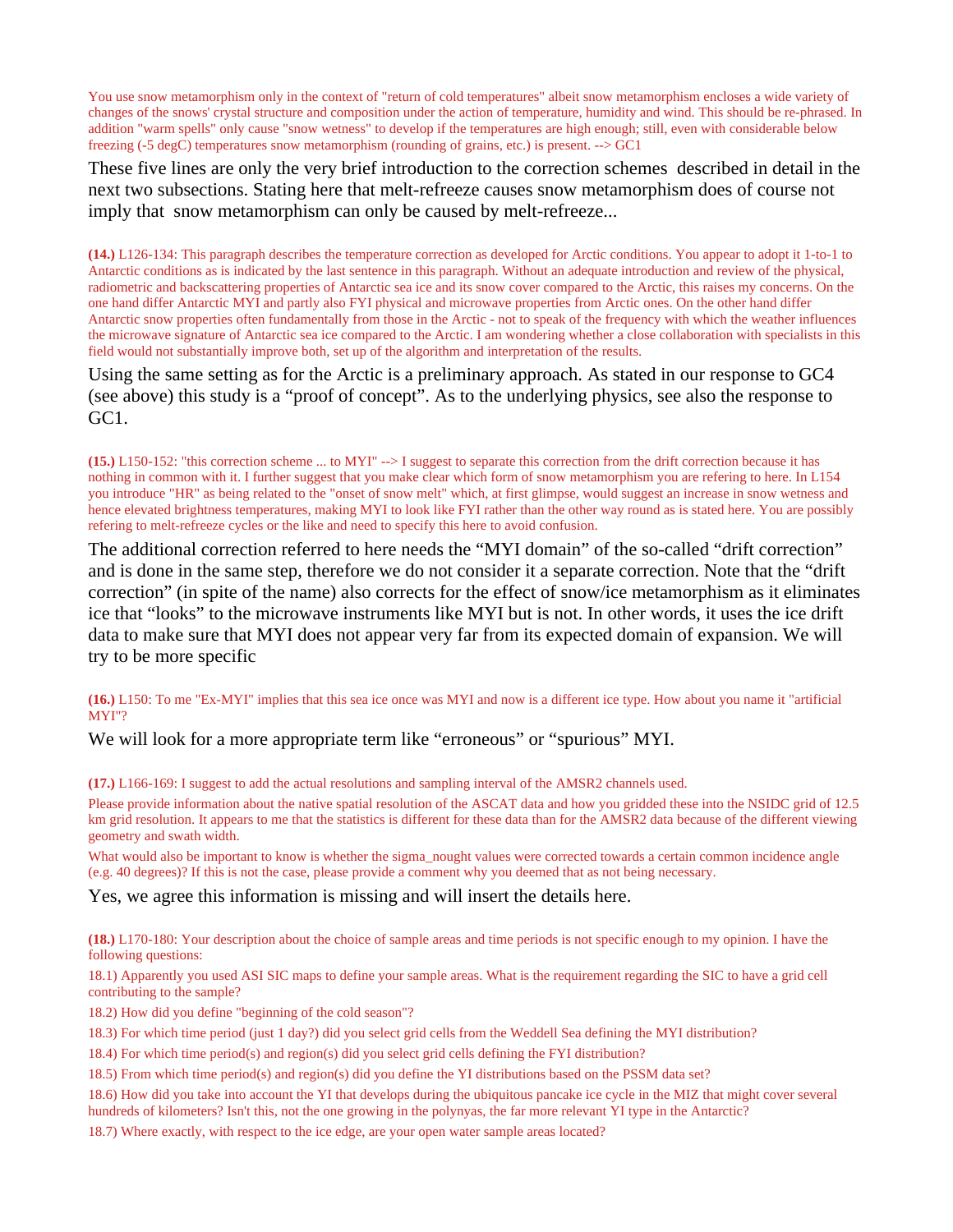18.8) How representative are the open water sample areas in the regions and months (March, Ross Sea; August, everywhere?) chosen for the weather influence?

One way to answer at least some of these questions would be to create a map in which you show the locations of the sample areas and, via color coding, the time-periods and/or frequency with which you used selected the data.

We will specify the details on the sample area selections and locations, trying to answer all of the above questions.

#### **(19.)** Table 2:

- I have concerns with two values in this table. Why do you define the END of the warm episode with a positive (2degC) air temperature? Is this a typo? If not it is absolutely not understandable and needs some justification.

There is actually a typo: the T1 must be -2 $\degree$ C and T2 +1 $\degree$ C. Note that the condition for the start of a warm spell is T>T1 *and* a reduction of MYI concentration in one day by 10%, and the condition for the end is T<1°C *and* a rise of MYI concentration by more then 10% in one day. Only in such a ase, the MYI concentration is corrected. T1 and T2 have been found empirically, as described in detail in Ye (2016a). Note also that T1 and T2 are 2-metre air temperatures, not ice surface temperatures.

- What is the motivation for the very long maximum duration of the warm episode? This does not sound overly reasonable to me - neither for the Arctic nor for the Antarctic actually. I can guess that the length of this period is chosen this way because the melt and meltrefreeze processes change the physical and therefore microwave signature of the snow / sea ice system for a considerable number of days; even after freezing conditions have returned the modified microwave signature might still last (e.g. Voss et al., 2003, in Polar Research and his work related to that).

Even though most warm episodes will last only few days, there is no harm in setting the *maximum* duration to 10 days in order to also catch rare longer events. It is computationally more expensive, but not in a significant way.

- Apart from that I am wondering how such a long maximum duration does match the comparably high frequency of warm events caused by cyclones passing over the sea ice. I'd say that such events can be quite short-lived. Therefore, depending on whether you aim for a monthly or a daily ice type product one could recommend to use a considerably shorter maximum duration of such events of just 5 or even 3 days.

Yes, a reduction of the maximum duration will reduce the latency times if we want to do NRT data, but that was not a concern of the present study.

- In case you comment on the choice of these parameters later in the paper, i.e. in the context of the discussion, please point the reader that already here to increase the credibility of your choices.

#### Yes.

**(20.)** Table 3:

- I note that the choice of the values for these parameters specifically for Antarctic conditions has not been discussed and/or movitated so far. You might want to do that, please.

- In case you comment on the choice of these parameters later in the paper, i.e. in the context of the discussion, please point the reader that already here to increase the credibility of your choices.

#### We will add a brief discussion on the parameters.

**(21.)** L187-191: Three comments here:

21.1) What kept you from using ERA5 data? Is there are credible argument to stick to ERA-Interim data for surface temperature data in the Antarctic?

#### When most of the presented work was done, ERA-5 was not available yet.

21.2) Tschudi et al. (2016) appears to be a bit outdated given the fact that there is a version 4.1 of the NSIDC sea-ice motion data set, referenced as Tschudi et al. (2019 or even 2020).

#### We will update the reference.

21.3) What is the motivation to use this rather low resolution OSI SAF sea-ice drift product? Doesn't it harmonize with the overall 12.5 km grid resolution you aim for much less than the NSIDC sea-ice drift product?

The source of the drift data was decided at the start of the study, several years ago. At that time, it seemed a good solution (probably,the temporal/seasonal coverage for Antarctic was better at that time). We are actually considering switching to NSIDC drift data for the future.

**(22.)** L192: In Table 3 you mention the TB at 37 GHz, not 19 GHz; please check.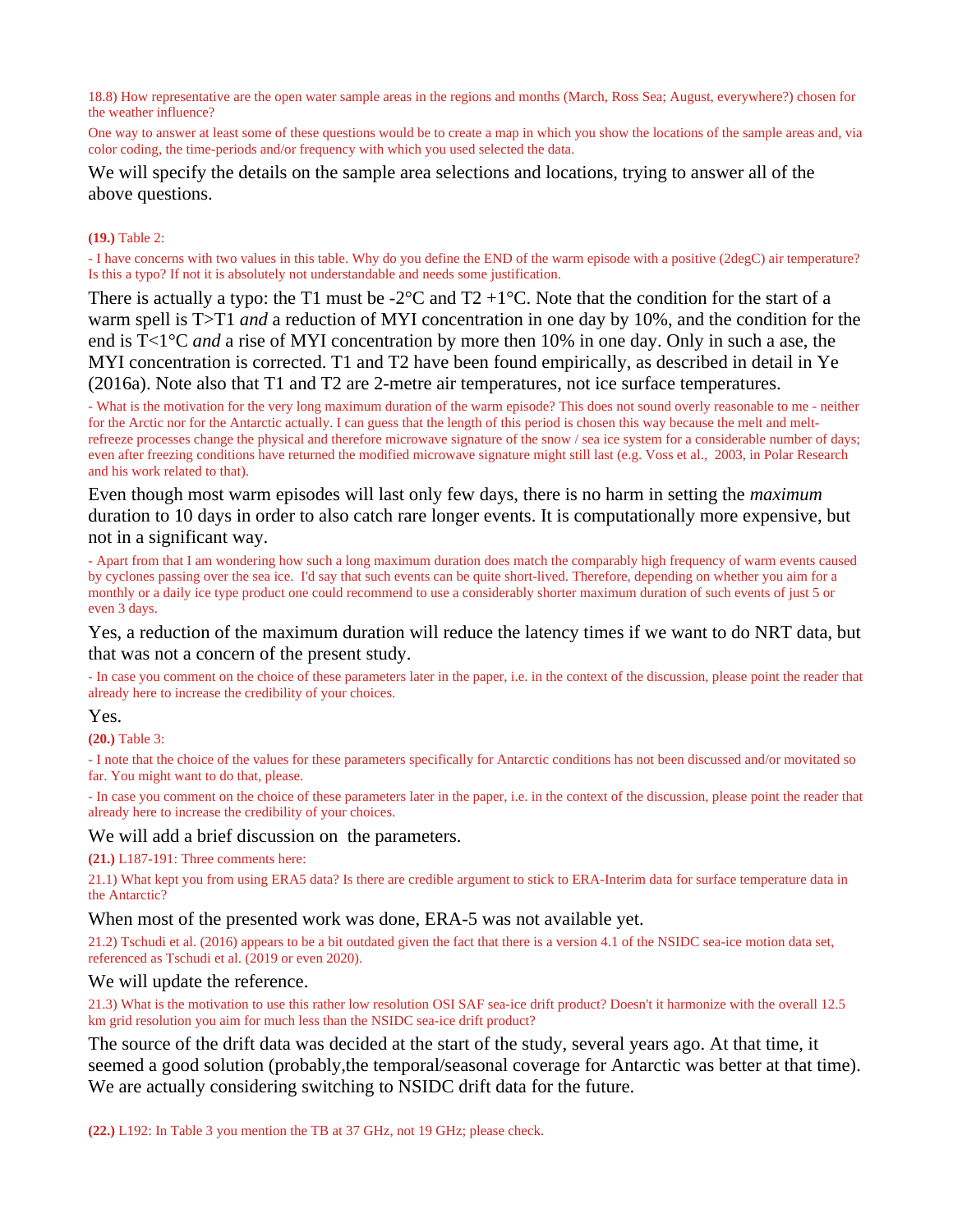This is a typo. Thanks for finding it, will be corrected.

**(23.)** Figure 1: I have a number of comments here; comment #1 and #2 are related directly to the figure content while comments #3 to #5 are related to the omission of relating the results shown to previous work.

23.1) What does the "Distr. set: AQ2" in the title of each panel refer to? Could it be removed?

Yes, this was a working title, will be removed or replaced by s.th. more meaningful.

23.2) What is the statistics behind the data? What is the time period? At how many data per surface type do we look?

We will list the details on that.

23.3) What explains, to your opinion the fact, that GR3719 is a bit lower than is classically observed for open water and, particularly, for FYI (compare the tie point triangle used in the NASA-Team algorithm).

This probably depends on the choice of open water samples. We will elaborate on the sample choices anyway (see item 18. )

23.4) How do your values compare in general to tie points used by ordinary sea-ice concentration retrieval algorithms?

23.5) How do your backscatter values compare to values for C-Band radar backscatter of Antarctic sea ice cited in the literature?

We will include a brief discussion of these two points.

**(24.)**L201-203: While I am fine with using AMSR-E instead of AMSR2, I have concerns to simply replace ASCAT (C-Band) with QuikSCAT (Ku-Band) as signal penetration into and interaction with the snow / sea ice system differ - in addition to incidence angle and resolution.

Yes, correct, one cannot simply replace the scatterometer data. The respective distribution functions for the surface types are needed as well. Retrieval with QuickSCAT instead of ASCAT and with AMSR-E instead of AMSR2 has already been done (see Ye, 2016a) – we will point this out in the manuscript.

**(25.)** Instead of working with piece-wise available sea-ice drift products it might be a very good idea to use one consistent data set, namely the NSIDC one - unless you find an alternative with year-round coverage (IFREMER?); yes, NSIDC is not an optimal choice but with that you avoid inconsistencies and jumps in your then much longer (by combining AMSR-E and AMSR2) time series. You might want to consider to simply delete these three lines here.

Yes, of course. If there is a consistent time series of drift data for the whole period, all data should be processed and reprocessed using that one.

**(26.)** Section 3.1:

(26.1)- How many Sentinel-1 SAR data from which dates were used? Where were these located (provide a map with the frames)? What was the time difference between SAR image acquisition and ECICE product? What is the "time stamp" of the ECICE products [0 UTC, 12 UTC]?

We use daily gridded brightness temperatures (see L166ff.), interpolated from all swaths of one day (details on that will be included) – so there is no unique time stamp.

(26.2)- Where were the Sentinel-1 SAR images taken from. Which type of SAR images was used (Wide Swath, Extended Wide Swath, ...)? How were the SAR image (pre-)processed for the evaluation? Was any drift correction applied to the SAR images?

#### We will include the missing information.

(26.3)- You decided to provide a qualitative intercomparison without computing radar backscatter (sigma\_nought) values. Why? Wouldn't your results be much more credible and useful if you would come up with fractions of MYI and/or FYI derived based on a rough (by means of sigma\_nought value) classification from the SAR images and compare those to the ECICE MYI concentration maps?

### See response to item 26.7

(26.4)- L214-215: "In SAR images, MYI ... sub-surface layer" --> This very qualitative and not overly scientifically formulated sentence applies to the Arctic. Melt processes during summer in the Antarctic differ considerably from the Arctic and I doubt that one can speak of a "bubbly sub-surface" layer here. Please revise your wording taking int account the specifics of seasonal changes in microwave signatures in the Antarctic compared to the Arctic.

### We agree and will revise as suggested.

(26.5)- L221/222: "the iceberg ... as FYI" --> I don't agree. The SAR signatures inside that 70% FYI polygon encircling the iceberg are brighter than outside the polygon. The isoline does also not indicate at which side FYI concentrations are actually higher or lower. Given the fact that the area southwest of the iceberg is certainly dominated by FYI I suggest to re-phrase this statement along the lines that for that polygon both FYI and MYI concentrations are below 70% but that you don't know which is the dominant one. See also your Figure 5.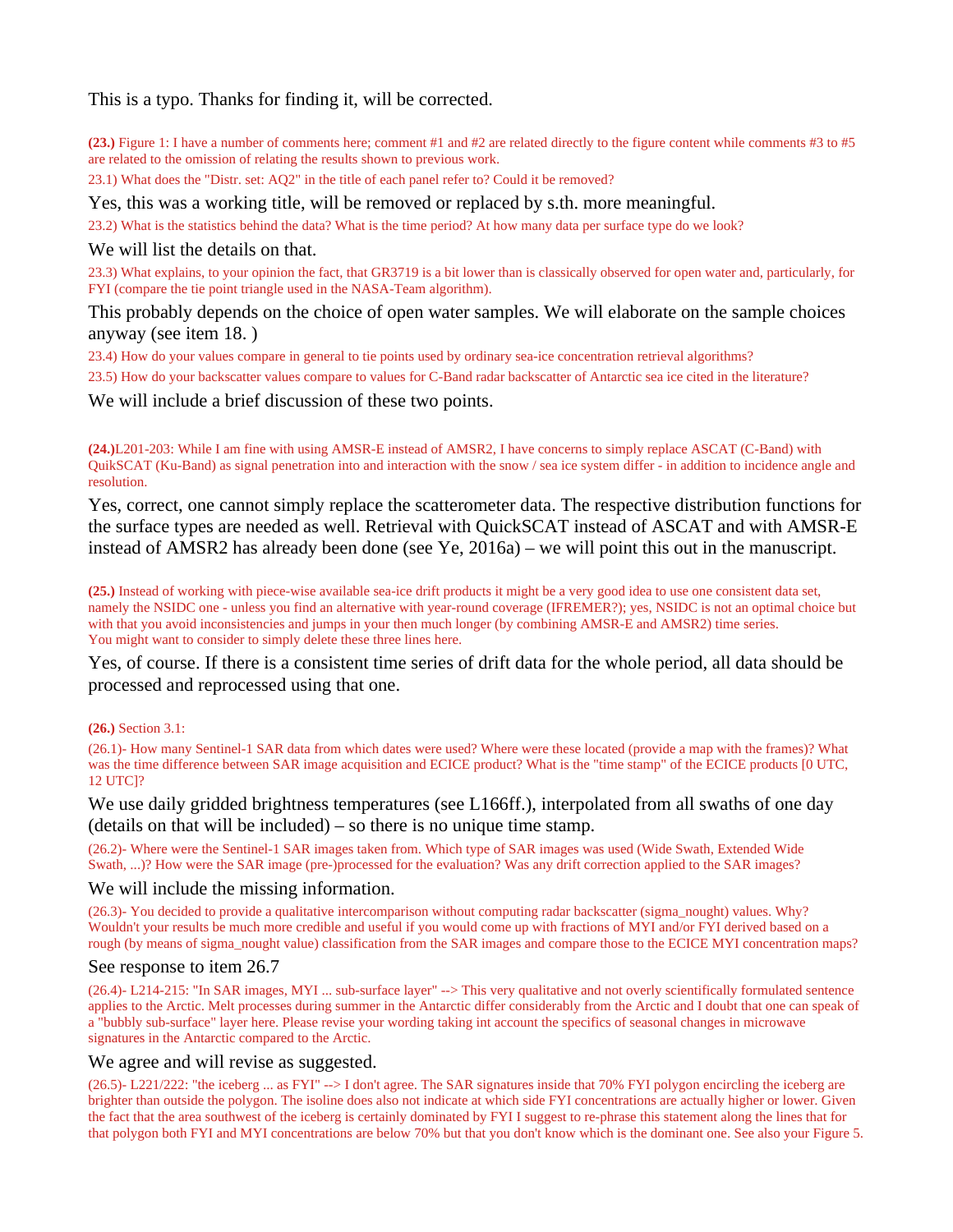We will look into the details and revise.

(26.6)- For one grid cell, do partial concentrations sum up to 100%? I am asking because in the area indicated as > 50% YI fringing the Antarctic Peninsula there is evidence for MYI concentration > 50%. Did you actually check for maps like the one shown in Fig. 2 what the sum YI + FYI + MYI concentration is? It would interesting to see an example of this - perhaps in the appendix or in supplementary material.

See response to GC4 (4th paragraph). The sum is the total ice concentration (between 0% and 100%).

(26.7)- L222: This last sentence about the "quality" of this comparison I deem almost obsolete without information about how many SAR images of how many regions from which dates have actially been taken into account.

We will include more details about the number of scenes compared. We admit that the comparison is not very detailed, but rather an initial sanity check that focuses on the rather prominent MYI-FYI boundary usually found in the inner Weddell Sea – we will reword the sentence in this sense.

#### **(27.)** Section 3.2:

(27.1)- How are the weekly charts derived with respect to temporal availability of the input data? Is always the latest highest quality data set used for a respective grid cell (or pixel)? Or what is the compositing method used?

(27.2)- Does "microwave satellite imagers" include SAR? What is the dominant input data source for the charts you have used? (27.3)- What does "analysis ... by experienced specialists" mean? Is this a manual analysis? Is the analysis done by one specialist or a team of specialists and what are the quality measures?

(27.4)- L228/229: What is the size of such a pixel? What is the grid that is used here? Is it the NSIDC polarstereographic one? Looking at Figures 3 and 4 I get the impression that in these ice charts the classification is not done pixel-by-pixel but rather in form of polygons that contain ice of similar characteristics and concentrations - such as done, e.g., by the Canadian and Danish Ice Services. Could you please check once again how the ice charts you show in your manuscript were generated, and if need be, re-phrase your description?

(27.5)- Were the input data projected into a common grid prior to ice chart generation?

(on  $27.1 - 5$ ) Ice charts are generated based on SAR image analysis as the prime data sources but combined with many sources of ancillary information. SAR images are analysed visually but ice analysis operators. One operator analyses each image, hence the analysis is subjective. However, those analysts are well trained and experienced. The ancillary data include climatic information about the area, the recent history of the ice filed, meteorological data, observations from ships and ice breakers Such charts consist of polygons, not pixels, thus we have to reword the sentence mentioning "pixels" which solves item (27.4)

(27.6)- L234/235: What is your "cold season"? What do you mean by "sporadic comparisons with data from other years"? How many, from where and which dates were these additional comparisons?

By "cold season" here we mean the period when the works because there is no widespread and sustained surface melt, i.e.n March to October. We are considering adding all comparisons as supplementary data.

(27.7)- L243-246: Your observations of the different labeling of ice as FYI or MYI between AARI and NIC charts could be the result of different definitions of when FYI is re-labelled MYI ice by the producing agencies? Did you check that? I note that a switch in March / April disagrees with the WMO recommendation you mentioned further up in your manuscript.

We think this rather shows that the two different teams of ice analysts came up with different assessments of their data, maybe also because they use different data. This is hard to find out.

(27.8)- I note in addition that there are more fundamental differences between the AARI and the NIC ice charts in the Eastern Weddell Sea regarding the location of YI and FYI.

See above...

#### **(28.)** Figure 3:

- I suggest to use a title for the MYI concentration that is consistent with the other two ECICE results.

#### Yes, the current titles are just working titles, we will use meaningful ones.

(28.2) **-** Putting the legend of the AARI ice chart into appendix is not a good solution. I suggest the following: You crop all maps to an area that excludes all the annotations in the AARI ice chart, put all ECICE results into the second row of panels and put the ice chart legend in the first row of panels next to the ice chart. In the second row of panels you could then also follow your approach from Fig. 5 and provide one legend with the title "Ice-type concentration", marking the ice type itself in the map (actually it is in the panels' titles but perhaps you consider to remove these anyways.).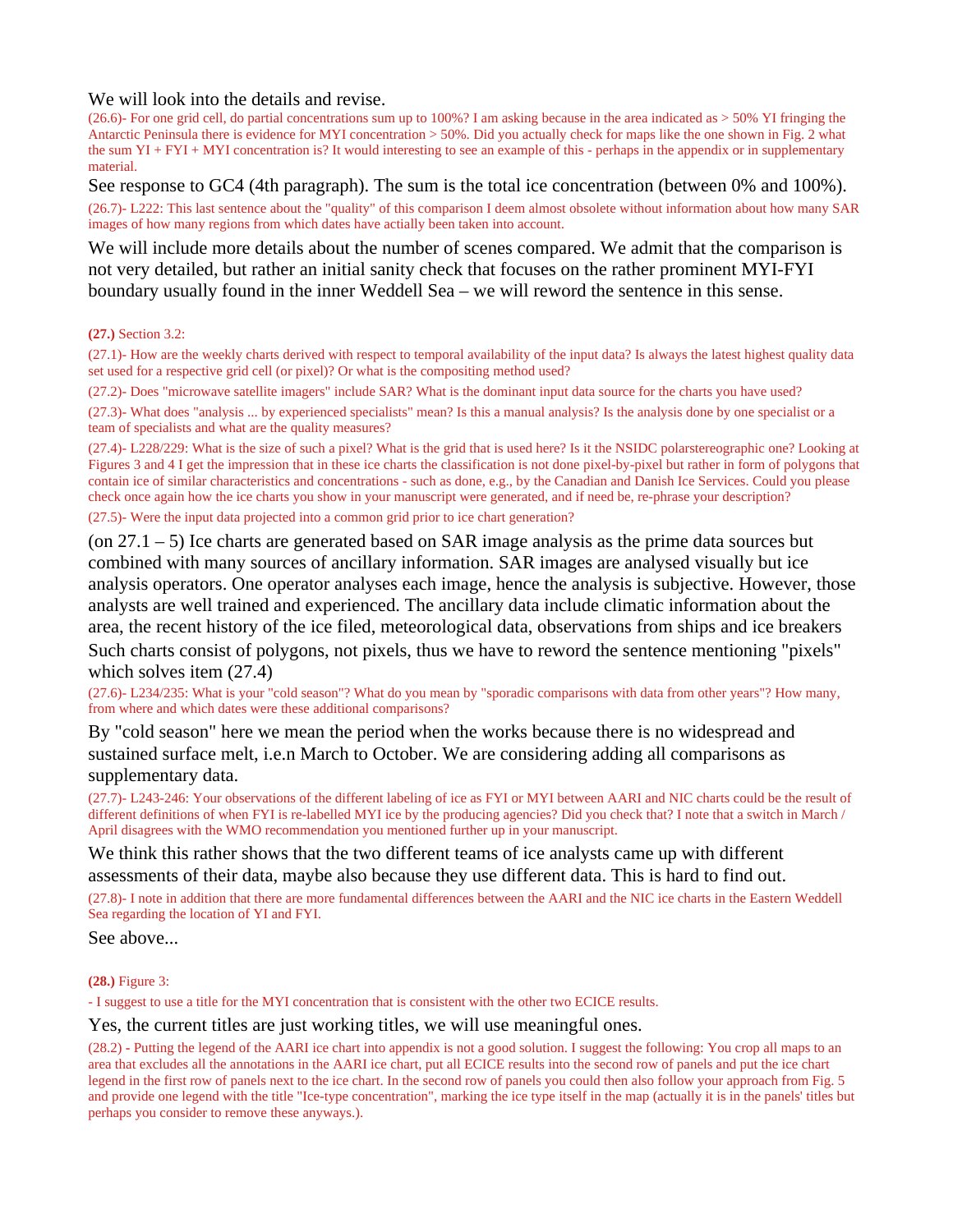### We will consider the suggestion.

(28.3) - Finally, I note that you seem to use an old land mask to mask out Antarctica, still containing an overly long "Trolltunga" of the Fimbul Ice Shelf and the Mertz Ice Shelf. Given the fact that you focus here on AMSR2 data it might be a very good idea to use an more recent and hence more accurate land mask.

#### We have used the land mask that comes with the AMSR2 data (!), but consider improving on that.

(28.4) - L258 / Fig. 5: "with the summation of their fractions equal to 100%" --> When I look at Figure 5 I doubt that this statement holds. I guess it needs to be replaced by the actual total sea ice concentration that is obtained with the ECICE algorithm because there are quite some areas downstream of the Ronne-Filcher Ice Shelf polynya where YI conc. + FYI conc. + MYI conc. add up to something between 80 and 90%. I am sure you will get back to this in the discussion section. But it certainly does not hurt to either state that "theoretically" the partial concentration should add up to 100% but that this is not always the case, or correct your writing accordingly towards that the sum of the partial ice concentrations adds (of course) only up to the actually existing amount of sea ice. --> GC4

### As stated before, the sum is 100% only if the open water fraction is added as well. We will make sure this is stated clearly in the manuscript to avoid misunderstandings

(28.5) -L261/262 / Figure 5: Your maps do also reveal that ECICE seems to have a problem discriminating between YI and MYI because the area just next to the Ronne-Filcher Ice Shelf appears to be characterised by some YI, no FYI and some MYI as one can observe a fringe of non-zero MYI concentration in that area.

### This might also hint at a problem of the coastline – we will look into that.

#### **(29.)** Section 3.3:

(29.1) - Please provide more information about the PSSM maps. What are the grey areas masking parts of the maps shown? Where did you get the data from? What is their temporal and spatial resolution? How many of these maps did you use for which regions? The scope of this part of your intercomparison remains vague.

The grey areas are area not covered by the data, dependent on the definition of the region covered. The source of the data was already given above, section 2.3, L175-180, but we will include some additional information about the data provider there

(29.2) - Given the fact that you look at years 2017 and 2018 I assume it is SSMIS data and not SSM/I anymore, am I correct? Please correct your writing accordingly.

#### Yes, we will correct that.

(29.3) - I would appreciate if you could comment on the quality and limitations of the PSSM based ice type maps. What the approximate thickness limit between thin ice and "other ice"? Does "thin ice" mean that there is 100% thin ice or could this potentially also be 50% thicker ice interspersed with open water?

### We will insert this information. The thickness limit is, according to the data provider (ICDC, CEN, Univ. of Hamburg), 10–20 cm

#### **(30.)** Figures 6 through 9:

(30.1) - I suggest to reduce the size of the panels considerably. In particular I recommend to make the PSSM map the same size as the white box shown in the left panel denoting its location. Even better would be if you'd crop the maps in the left panels to the size of the PSSM map. That way would would be able to reduce the number of these figures from 4 to 2 or perhaps even 1. Did you try, in this context, to combine the information from both panels into one? Perhaps by extracting isolines from the PSSM maps and superpose these onto the YI concentration maps?

#### We will work on the figures as suggested.

(30.2) - Did you chose the dates shown in the manuscript arbitrarily? If so, make a note.

(30.3) - Were these the only PSSM maps you considered in your comparison? If not how did the comparison go for all the other maps? Did you derive any quantitative information?

### We just show a few representative examples, but consider giving some summary information on a more comprehensive comparison.

(30.4) - Looking at these YI concentration maps reminds me one more time the issue of how the ECICE ice-type concentration maps deal with cases of considerably less than 100% total sea-ice concentration because I note that all the YI concentration maps shown in Fig. 6-9 reveal lower YI concentrations in the core of the polynyas.

As mentioned, the partial ice concentrations of the three ice types sum up to the total ice concentration which is between 0% and 100%. We do not see a problem here but will look into that.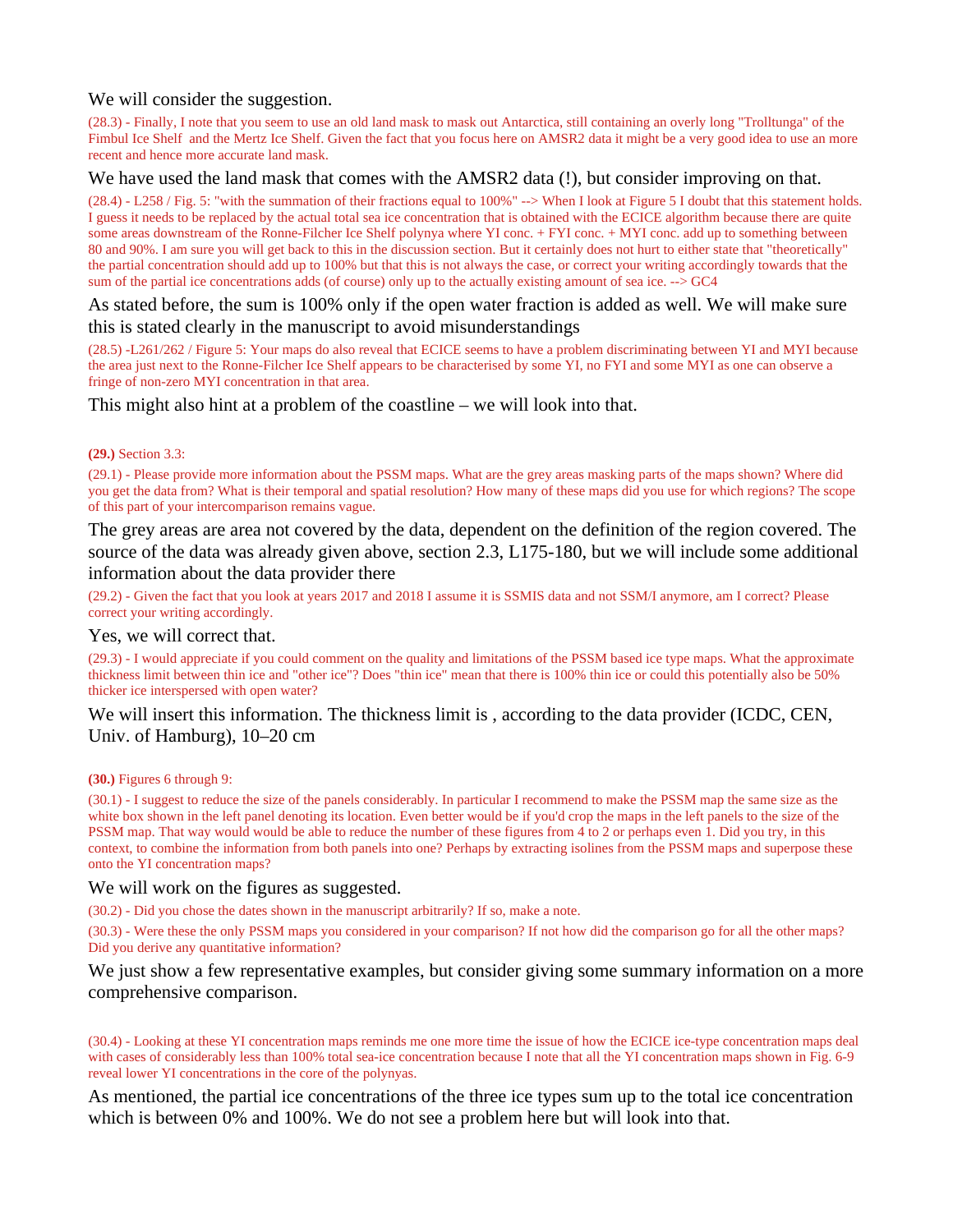**(31.)** L280: "given the limitation that a rigorous validation ..." --> Given the fact that you kind of advertise the data set obtained with this paper and given the fact that this is first attempt to provide such a data set, I don't take it as a positive sign of credibility of the data set produced, when this paper only deals with a very general, little quantitative evaluation. The results presented are partly very vague and the description of the physical background being the foundation for the approach used and the data set is not overly exhaustive and - at least for me - not convincing.

See response to GC4 (aim: proof of concept)

**(32.)** L281: "Large icebergs are often erroneously retrieved as FYI" --> Is this your result? You could state this more clearly. But, when doing so, please take into account my comment made to Fig. 2 with respect to this issue.

Icebergs and their discriminations were not our focus here, but we will check and revise if necessary (see item 26.5)

L288-300: I was kind of expecting that you would run into problems with weather-induced variations in the snow physical properties and resulting microwave signatures. Since in your manuscript the physical foundation and description of the processes and properties resultung in specific microwave signatures is not overly detailed and mature, it is of course difficult to discuss these observations. I find that your attempt to explain your observations go into the correct direction but are far from being conclusive and is too vague. I'd say you could delineate the reasons that caused the MYI concentration over-estimation much better and much more specifically by means of checking the input data values and compare these with what is known from literature. It might make sense to take into account ERA-Interim and/or ERA5 data (you use them anyways) to discuss you observations also in the context of melt-refreeze, ice-snow interface flooding, slush refreezing, snow-ice formation and the like. I again recommend to take a look at the work of Voss et al. (2003) and the related doctoral thesis.

As to the physical foundations, see our response to GC1. However, we admit that we can improve on the interpretation of the results and thank the reviewer for the suggestions.

**(33.)** Figure 11: Looking at that figure again makes me to think whether you ever tried to look at maps of YI conc + FYI conc + MYI conc? It appears to me that there are patches of spuriously large MYI concentration that coincide with a total sum of partial concentrations above 100%.

Well, when only modify the MYI concentration in the correction schemes. which breaks the sum rule that the partial concentration *plus the open water fraction* add up to 100%. We will mention this at an appropriate place. The problem is that we have more than 2 ice types, so if we increase/reduce MYI concentration, it is not clear how to distribute the corresponding reduction/increase to FYI and YI, so we refrain from it. If we just had one ice type apart from MYI, it would be easy to preserve the sum by just mirroring changes of the MYI concentration.

**(34.)** L299: None of the references listed in this line deal with pancake ice and its backscatter. These are all references dealing with the snow cover and should be put into L298 behind"... MYI in that respect."

Yes.

**(35.)** L292: How credible are - to your opinion - these MYI occurrences "far offshore in the outer Ross Sea"? Which process can cause these?

Final question to L288-300: How did you compute the total MYI area shown in Fig. 10? Did you apply a threshold MYI concentration or did you count from 1 % onwards? What did you use as gridcell area to compute the total area?

As stated, we calculated the area which means we take into account the MYI concentration from 0% to 100% and the (space-dependent!) grid cell sizes of the polar stereographic (NSIDC) grid.

**(36.)** L302-303: You can look yourself into the likelihood of (1) by checking the drift data you used. How did you cope with data gaps in the drift product? Did you include the quality flags?

Good point. We will check that once more

**(37.)** L306-307: "such seeding points" --> please explain this in more detail or delete it. Questions I would have is how this happens and why this should have an influence on the MYI concentration in particular and not on the other partial concentrations.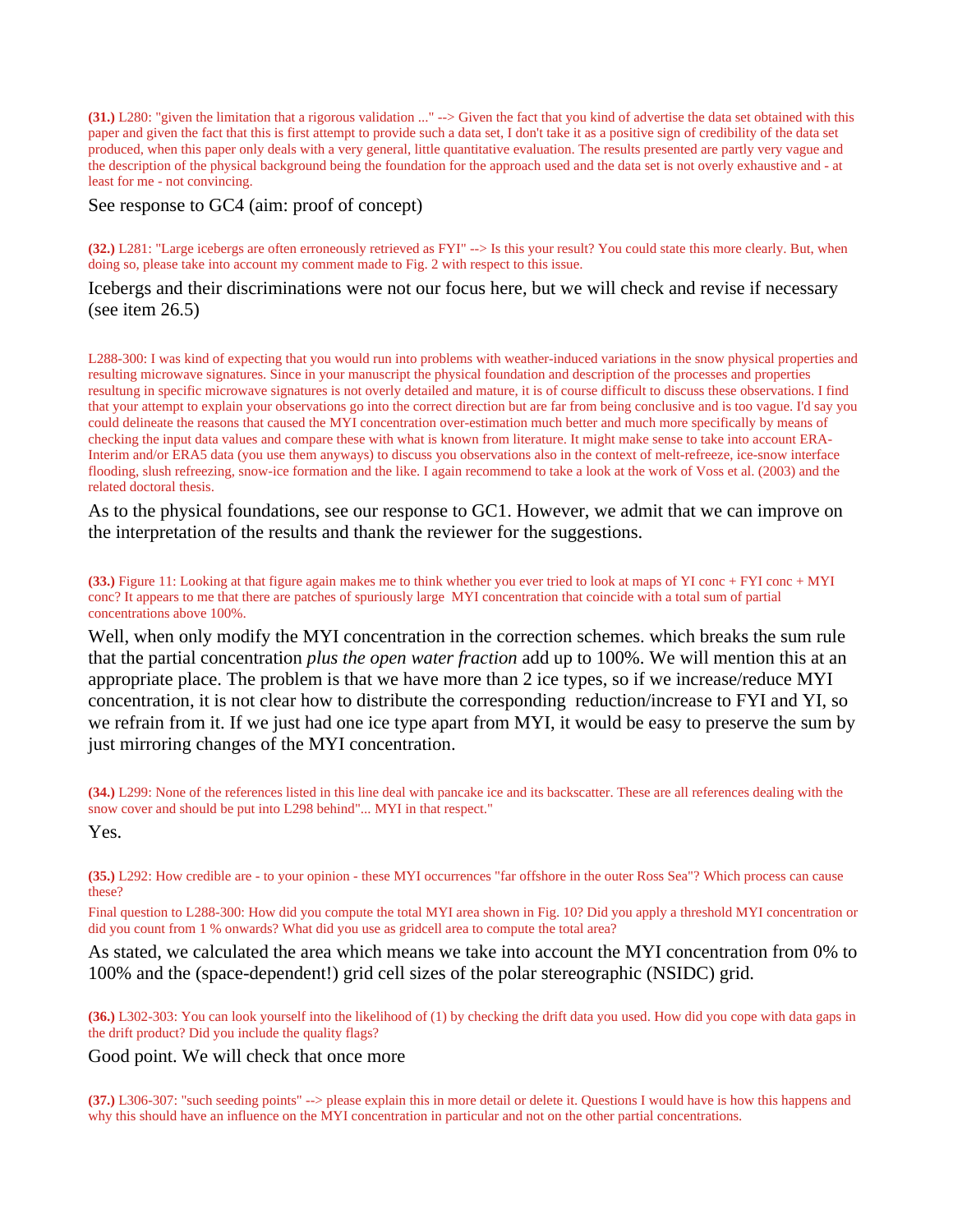### We will improve the explanation of that

**(38.)** L309/310: I don't understand why you refer to an observation of Ted Makysm when you yourself used the data for the drift correction. Didn't you yourself take a look at the data once you suspected that these could include spurious drift estimates? This is inconclusive.

We will have to look into that.

**(39.)** Line 311-314: I suggest to not look into the data used but first try to understand which sea ice and snow physical properties you encounter during the course of one cold season and to further understand how the microwave signature looks like. This might require to look into 1-dimensional numerical modelling of microwave emissivities and of microwave backscatter as a function of sea ice and snow properties. There is a paper by Willmes et al. (2014) in the Cryosphere and there is work by Tonboe et al. that might help here.

We well look that the matter, but do not think a dedicated modelling study would make sense for this manuscript (but is worth doing in the near future).

**(40.)** L319-322: "The most likely reason ..." --> While your observation from Fig. 10 seems to be credible, I am wondering whether this isn't an over-simplification of the situation. I agree, wettening of the snow cover can mask MYI so that it looks like FYI. But at the same time the re-freezing of the slush at the ice-snow interface, ice lenses, whatsoever causing larger grain sizes can have the adverse effect and making FYI looking like MYI. A deep snow pack and/or substantial deformation of FYI has the same effect as demonstrated by one of the co-authors for the Arctic ocean. In addition, and here the authors were right earlier of course, pancake ice is a nasty fellow and could possibly also likely to be misclassified as either of the two thicker ice types - adding to their partial concentration.

We agree with the reviewer's points. The physical processes of the snow and ice modulates the radiometric and the scattering data. However, the advantages of using the probability distributions of all possible values of a given observation from a given ice type warrants the inclusions of all possible conditions. Sure, the now wetness and refreezing changes the observations but if the input distributions encompass all the possible changes, then the correct classification is warranted. As for the point of possible misclassification of pancake ice as MYI, we have not considered it. The two entities may not be misclassified using the present data set because while they have nearly same backscatter, their radiometric emission is different. This is an advantage of using the combination of passive and active microwave. Pancake ice is not part of the purpose of the study but its confusion with MYI should be considered. Here, ancillary information is required to avoid the inclusion of pancake ice areas.

**(41.)** L323-326: Two more thoughts on this: Beginning in October the expansion of the Antarctic ice cover stops and the lateral movements switches to a retreat / compaction type. In addition, due to the dispersion the fraction of MYI per grid cell has decreased to a value that is likely not large enough anymore to be adequately detected by ECICE. I am sure this is something you can check in your data. One could hypothesize that computing the total ECICE MYI area is reasonable as long as ECICE is capable to derive the MYI concentration with high accuracy ... which I doubt is the case when the partial concentration has fallen below 30% and when the MYI coverage has dispersed in many small floes embedded in a mixture of YI and FYI.

Also any MYI that has arrived in the MIZ (in the Weddell Sea) is now likely to melt as air temperatures are not cold enough anymore out there to keep it alive. From that point of view I find a rather decay of the MYI area in the September / October time frame not overly surprizing.

The accuracy of the results from ECICE has not been estimated quantitatively because this requires in situ observations. This statement applies to other algorithms too (e.g., MYI concentration from NASA Team algorithm). We do not know the minimum concentration that can be estimated but the manuscript provides data about the entire range of concentrations. We will include statements to clarify the lack of the quantitative accuracy. Operational ice charts cannot be used for this purpose (in our opinion) because of their coarse resolution, subjective method and most importantly the conservative estimates in these charts. Given all this, we don't think that the partial concentration is inaccurate if it falls below 30%. The limit should be lower than that.

**(42.)** L337: "and melt" --> Where did I find examples of these in your manuscript?